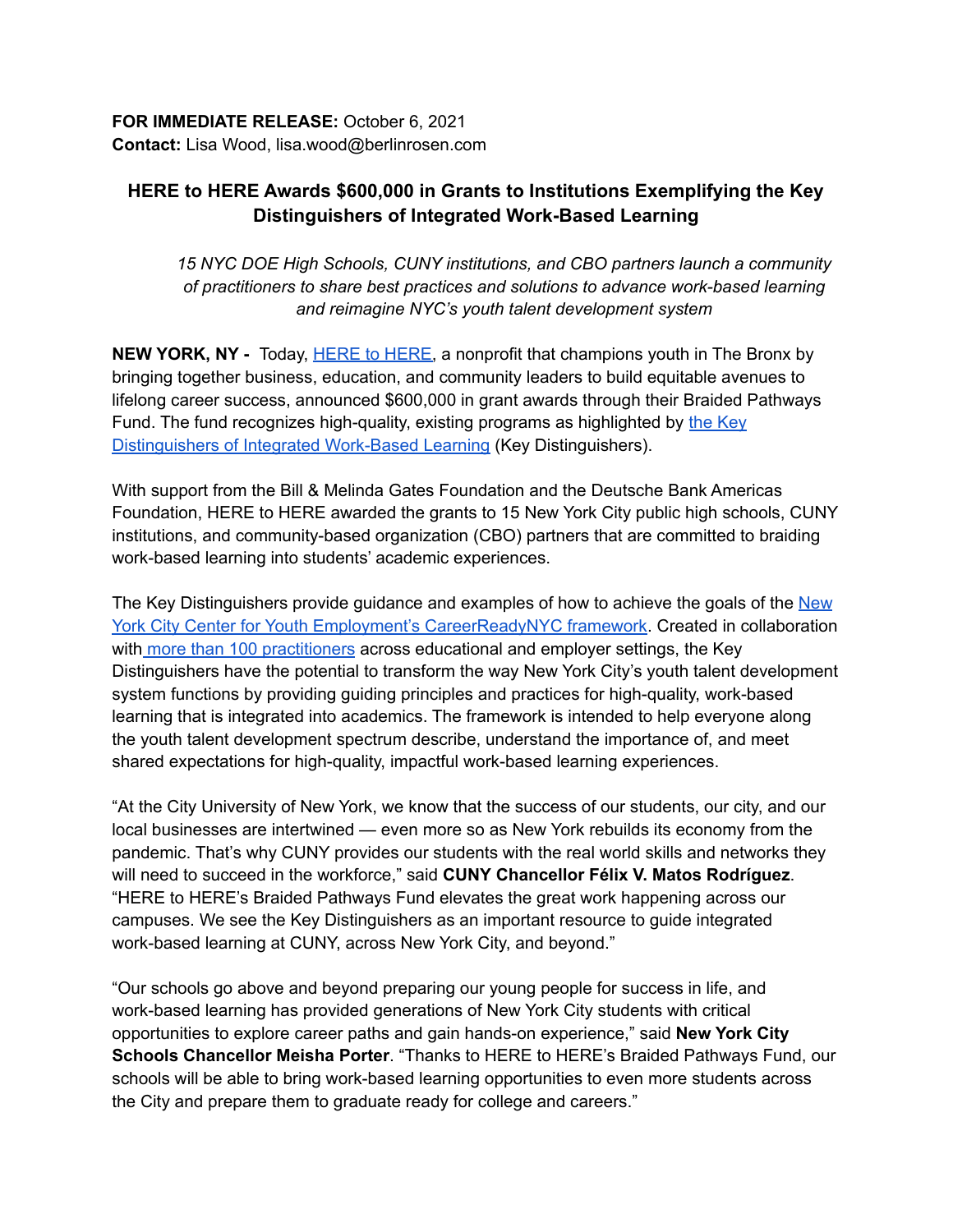"In 2019, working closely with HERE to HERE among many other partners within and beyond government, the Center for Youth Employment released CareerReady NYC and the Career Readiness Framework," said **David Fischer, Executive Director of the NYC Center for Youth Employment.** "Utilizing the Key Distinguishers, these grants from the Braided Pathways Fund will help bring the Framework to life in classrooms, at places of work, and everywhere else learning takes place. We are excited to work with and learn from the grantees in continuing to build out a true ecosystem for career readiness in New York City."

"Incorporating employer-led work-based learning into our education system provides students with the skills they need to succeed in internships, secure employment and advance in their careers," noted **Merrill Pond, Executive Vice President, and Jared Giles, Vice President of Corporate Social Responsibility of the Partnership for New York City**. "We thank the Gates Foundation and Deutsche Bank Foundation for committing their financial resources so that Here to Here can lead this important work to support Braided Pathways."

"Work-based learning is extremely important for me and people like me where we don't really know what we have set for the future, but want to do great things. It allows for students to feel comfortable getting into the work environment and gaining connections, while still learning everything that they would be learning in high school," said **Hailey Miranda, a senior at South Bronx Community Charter High School and a Member of the Review Committee.** "It was so great to see all the applications and everyone being so eager to work towards the future, and I hope in the near future it would be impossible to see a school without work-based learning!"

"Congratulations to all our grant recipients! The overwhelming response we received for the Braided Pathways Fund is evidence that NYC public high schools, CUNY institutions, and their CBO partners are ready to lead the way to a new talent development system that effectively braids learning from work into the classroom and creates equitable pathways to family-sustaining careers for all NYC youth," said **Abby Jo Sigal, founding CEO of HERE to HERE**. "Thanks to the support of the Bill & Melinda Gates Foundation and Deutsche Bank Americas Foundation, we were able to support some of the best examples of work-based learning happening in NYC today. We're excited to collaborate with our grantees this year to codify best practices and share their lessons so the important work they're doing can be replicated across the city."

"It's exciting to see HERE to HERE making investments in New York City public schools and expanding opportunities for high school students to participate in work-based learning," said **Julie L. Shapiro, CEO of the Fund for Public Schools**. "The Fund applauds this effort to support innovation and best practices, improve equity, and set students up for postsecondary success."

The Braided Pathways Fund was created to promote best practices by work-based learning practitioners, prioritize student career success, demonstrate and elevate exemplars of the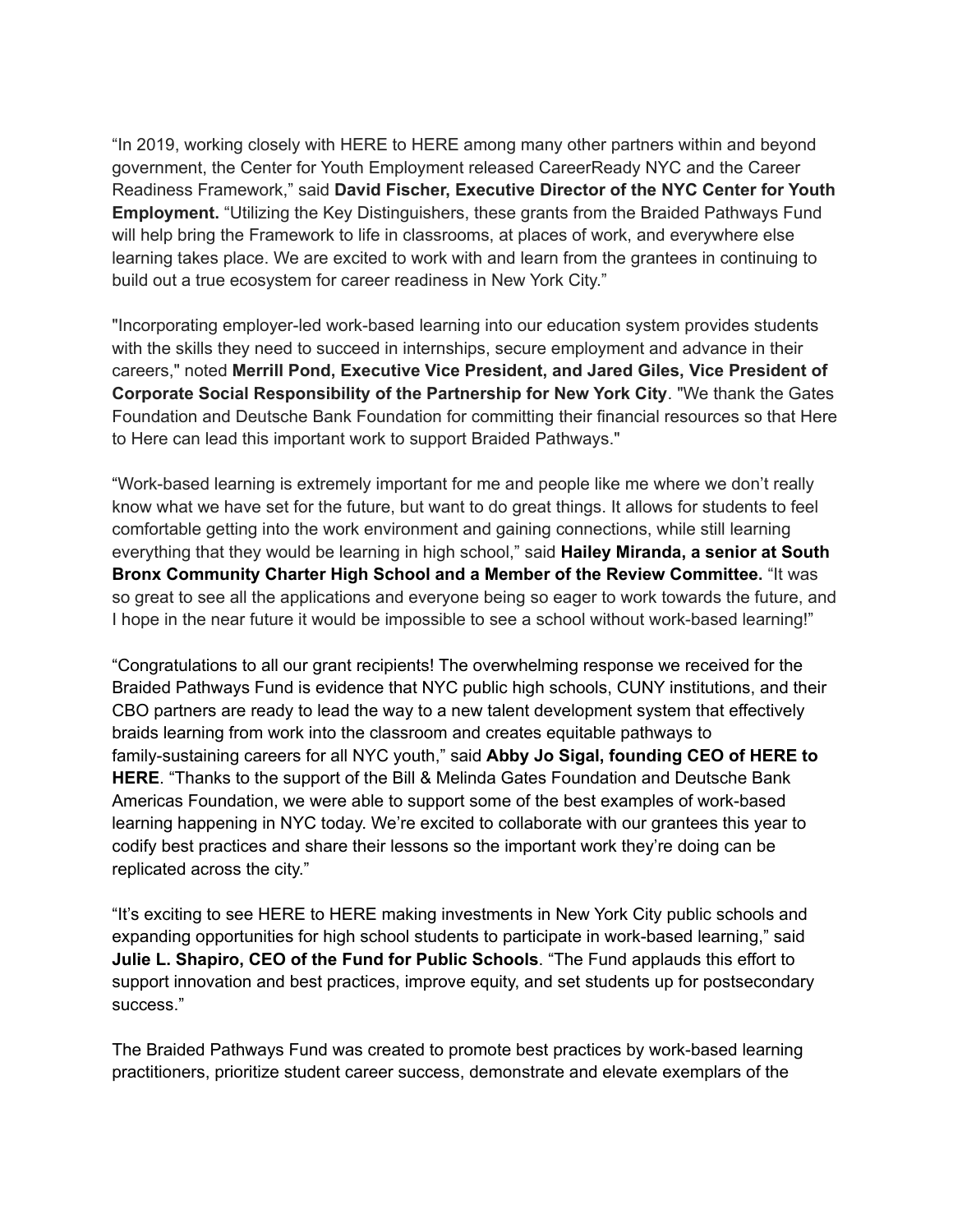braided pathways model, and mobilize others to coalesce around set criteria to guide effective engagement in work-based learning. The list of grantees include:

- [Comprehensive](https://comprehensiveyouthdevelopment.org/) Youth Development and [Innovation](https://www.innovationdp.org/) Diploma Plus
- [Emerging](https://www.mshs223.org/about-us/partnerships/) Leaders Program for their work with a portfolio of Bronx high schools
- Futures and [Options](https://www.futuresandoptions.org/fao/?) and [Central](https://www.centralparkeasths.org/) Park East HS
- Health, Education, and Research [Occupations](https://aomeara20.wixsite.com/herohigh) High School
- Brooklyn South High School Superintendency
- Hyde [Leadership](https://www.hydebronxny.org/) Charter School
- James [Baldwin](https://www.thejamesbaldwinschool.org/) School
- LaGuardia [Community](https://www.laguardia.edu/) College, CUNY
- NYC [Makerspace](http://nycmakerspace.org/), in partnership with City [College](https://www.ccny.org/) of New York and [Duro](https://www.durouas.com/) UAS
- Reel [Works](https://www.reelworks.org/) and Hostos [Community](https://www.hostos.cuny.edu/) College
- South Brooklyn [Community](https://www.mysbchs.org/) High School
- The City [University](http://www.csi.cuny.edu) of New York, College of Staten Island
- The [Door](https://door.org/) and Broome Street [Academy](https://broomestreetacademy.org/) Charter High School
- The Laboratory School of Finance and [Technology](http://www.mshs223.org/)
- The Urban Assembly Charter High School for [Computer](https://www.compscihigh.org/) Science

The awards also mark the formation of a Community of Practice, a learning opportunity targeted to NYC-based high schools, CUNY institutions, and CBOs that would benefit from learning and sharing strategies to improve and expand work-based learning opportunities to benefit more students and employers. Members of the Community of Practice will include the 15 grantees, plus up to ten additional applicants who will receive a nominal honorarium in recognition of their participation. The Community of Practice will offer members the opportunity to learn with their peers, share and highlight their own approaches, improve their practices, receive coaching from H2H staff and experienced members, and design solutions to shared challenges facing the youth talent development field. Together, HERE to HERE and the Community of Practice will produce new case studies, playbooks, and research to highlight best practice and needed policy supports for integrated work-based learning across NYC.

"Our high school students thrive in experiential learning environments. Authentic learning experiences create connections between the classroom and the real world and give students the opportunity to develop agency in shaping their futures. Developing critical career and life skills through braided learning aids students in garnering a better understanding of their personal and professional identities, preparing them for post-secondary success. This critical support from the Braided Pathways Fund for our new Career Passport Program is game-changing for our students. They will gain access to robust professional networks and a world of career development opportunities that will inform their future success," noted **Valarie Hunsinger, Director of Development and Marketing, Hyde Leadership Charter School**.

"For decades, a CUNY education has helped scores of New Yorkers land careers and enter the middle class. But as we look around us, there is no denying that many communities of color do not have equity to access high-paying, family-sustaining careers. Work-based learning not only